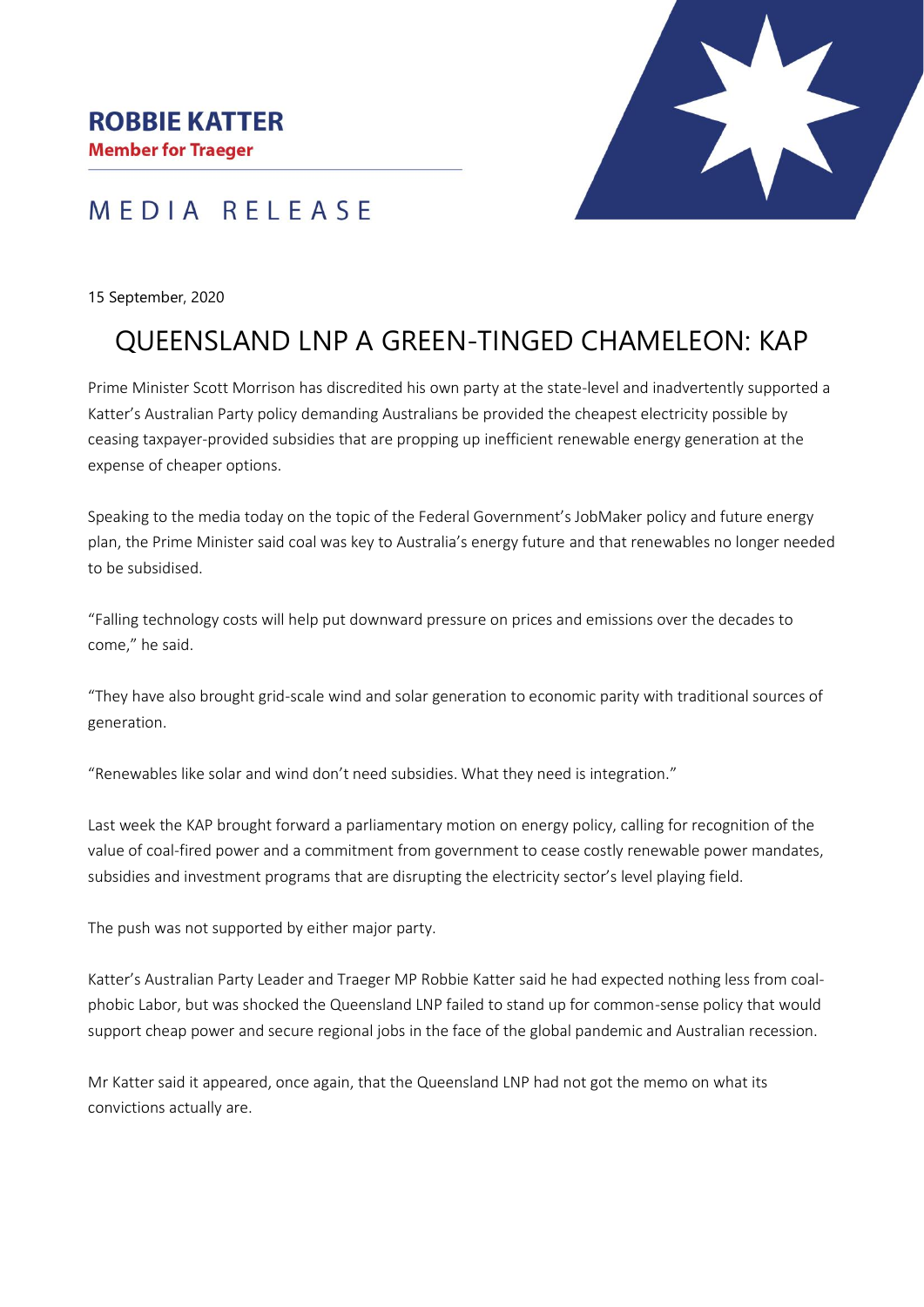### **ROBBIE KATTER**

**Member for Traeger** 



# MEDIA RELEASE

"If the Prime Minister can acknowledge the role of coal in our economy and the hypocrisy of constant subsidies for renewables, then why can't the Opposition Leader and her Members and candidates?" Mr Katter said.

The Prime Minister outlined very clearly this morning his government's position on Australia's energy future.

"In Australia, you cannot talk about electricity generation and ignore coal," Mr Morrison said.

"For decades, coal-fired generation has been a source of competitive strength for our economy – reliable low-cost energy. This is still true.

"Analysis by the energy market operator shows coal-generation is still expected to comprise almost a quarter of the national electricity market in 2040.

"Coal will continue to play an important role in our economy for decades to come. With new technology such as carbon capture and storage continuing to improve, it will also have an even longer life; not just here in Australia but in our export markets as well."

Prime Minister Morrison also revealed that around \$30 billion worth of taxpayers' money had been invested in renewables from 2017 to mid-2020.

"In 2019 we saw investment at more than three times the per capita rate of countries like Germany, China or France," he told the press.

Mr Katter said the Queensland LNP's position was particularly confusing given appeals made by Federal LNP politicians in recent days to the CFMEU, seeking the union's support at the upcoming Queensland Election.

In an email to CFMEU's Queensland mining president Stephen Smyth, LNP Senator Matt Canavan told the union the LNP "understands the importance of workers and, in particular, those workers in the coal industry".<sup>1</sup>

<sup>1</sup> "Campaign for us: LNP proposal to arch enemy CFMEU", *Courier Mail*, September 14, 2020, Retrieved from: [https://www.couriermail.com.au/news/queensland/campaign-for-us-lnp-proposal-to-arch-enemy](https://www.couriermail.com.au/news/queensland/campaign-for-us-lnp-proposal-to-arch-enemy-cfmeu/news-story/738f37a32e4b2e115561192e1869d4b9)[cfmeu/news-story/738f37a32e4b2e115561192e1869d4b9](https://www.couriermail.com.au/news/queensland/campaign-for-us-lnp-proposal-to-arch-enemy-cfmeu/news-story/738f37a32e4b2e115561192e1869d4b9)